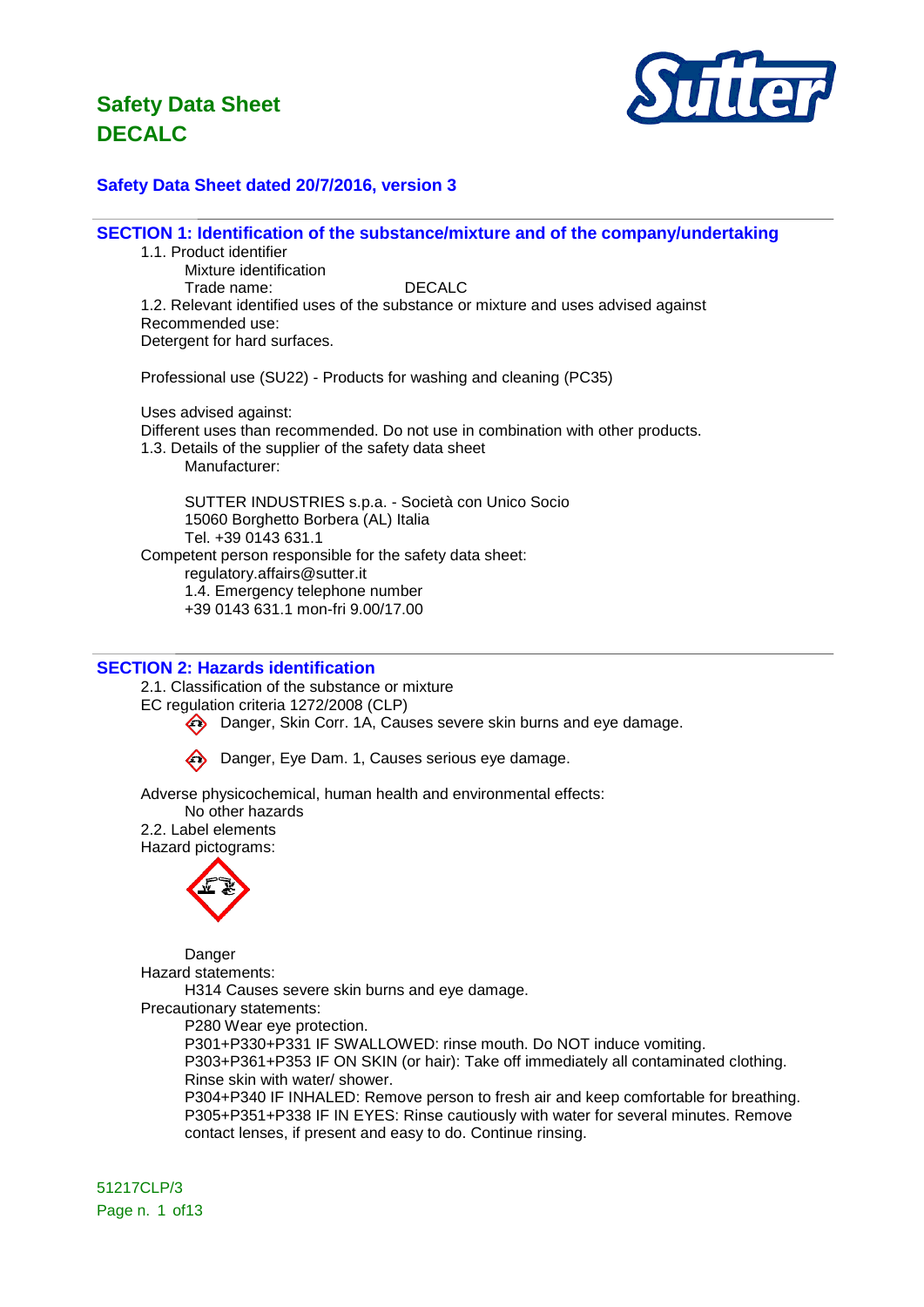

P310 Immediately call a POISON CENTER or doctor/physician. Special Provisions: EUH210 Only for professional use. Safety data sheet available on request. **Contents** 2-PROPYLHEPTANOL ETHOXYLATED PROPOXYLATED FORMIC ACID Product contents: non-ionic surfactants < 5 % The product also contains: Perfumes Allergens: D-LIMONENE Preservatives: Special provisions according to Annex XVII of REACH and subsequent amendments: None 2.3. Other hazards vPvB Substances: None - PBT Substances: None Other Hazards: No other hazards **SECTION 3: Composition/information on ingredients** 3.1. Substances Not applicable, the product is a mixture 3.2. Mixtures Hazardous components within the meaning of the CLP regulation and related classification: >= 12.5% - < 15% SULPHAMIDIC ACID; SULPHAMIC ACID; SULFAMIC ACID

REACH No.: 01-2119488633-28, Index number: 016-026-00-0, CAS: 5329-14-6, EC: 226-218-8

3.3/2 Eye Irrit. 2 H319

3.2/2 Skin Irrit. 2 H315

4.1/C3 Aquatic Chronic 3 H412

#### >= 1% - < 3% FORMIC ACID

REACH No.: 01-2119491174-37, Index number: 607-001-00-0, CAS: 64-18-6, EC: 200-579-1 2.6/3 Flam. Liq. 3 H226

3.2/1A Skin Corr. 1A H314

 $\quad \bullet$  3.1/3/Inhal Acute Tox. 3 H331

 $\langle \rangle$  3.1/4/Oral Acute Tox. 4 H302

### >= 1% - < 3% 2-PROPYLHEPTANOL ETHOXYLATED PROPOXYLATED

CAS: 166736-08-9

 $\langle \rangle$  3.1/4/Oral Acute Tox. 4 H302



51217CLP/3 Page n. 2 of 13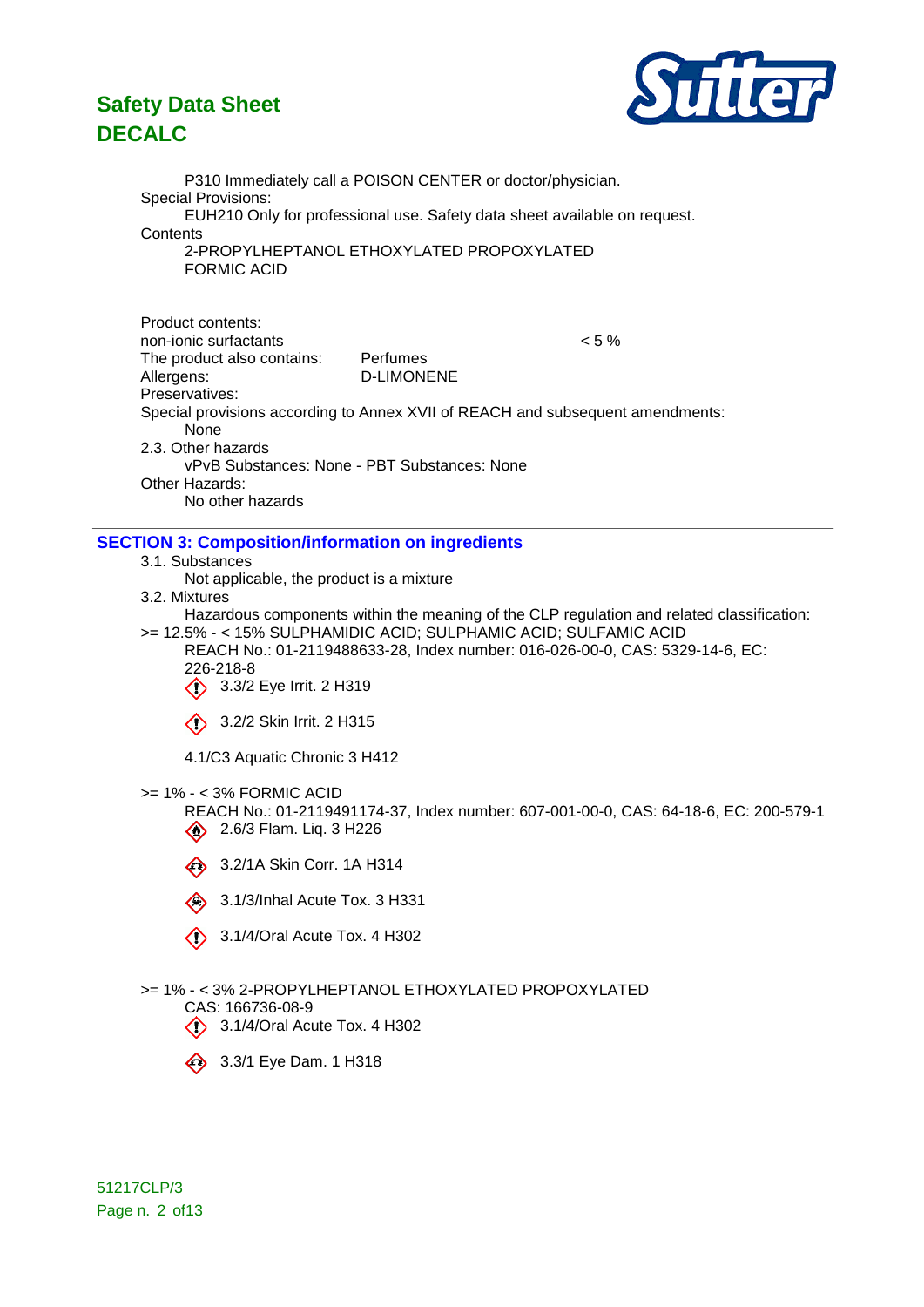

#### **SECTION 4: First aid measures**

4.1. Description of first aid measures

In case of skin contact:

Immediately take off all contaminated clothing.

OBTAIN IMMEDIATE MEDICAL ATTENTION.

Remove contaminated clothing immediately and dispose off safely.

After contact with skin, wash immediately with soap and plenty of water.

In case of eyes contact:

After contact with the eyes, rinse with water with the eyelids open for a sufficient length of time, then consult an opthalmologist immediately.

- Protect uninjured eye.
- In case of Ingestion:

Do NOT induce vomiting.

In case of Inhalation:

Remove casualty to fresh air and keep warm and at rest.

4.2. Most important symptoms and effects, both acute and delayed

Acute effects:

Severe skin and eye irritation for contact.

Irritation interior system if swallowed.

Until revison date of this document, are unknown chronic effects from the mixture contact with skin, eyes, inhalation, ingestion.

4.3. Indication of any immediate medical attention and special treatment needed

In case of accident or unwellness, seek medical advice immediately (show directions for use or safety data sheet if possible).

Treatment:

Until the revision date of this document, no adverse effects and symptoms to exposure of the product are known, including chemical reactivity and instability.

### **SECTION 5: Firefighting measures**

- 5.1. Extinguishing media
	- Suitable extinguishing media:

Water.

Carbon dioxide (CO2).

Extinguishing media which must not be used for safety reasons:

None in particular.

5.2. Special hazards arising from the substance or mixture

The product does not contain ingredients classified as explosive according to Regulation

1272/2008/EC (CLP).

Do not inhale explosion and combustion gases.

Burning produces heavy smoke.

- 5.3. Advice for firefighters
	- Use suitable breathing apparatus .

Collect contaminated fire extinguishing water separately. This must not be discharged into drains.

Move undamaged containers from immediate hazard area if it can be done safely.

The mixture does not contain ingredients classified as explosive according to EC Regulation 1272/2008 (CLP).

### **SECTION 6: Accidental release measures**

6.1. Personal precautions, protective equipment and emergency procedures Wear personal protection equipment. Remove all sources of ignition. Remove persons to safety.

See protective measures under point 7 and 8.

51217CLP/3 Page n. 3 of 13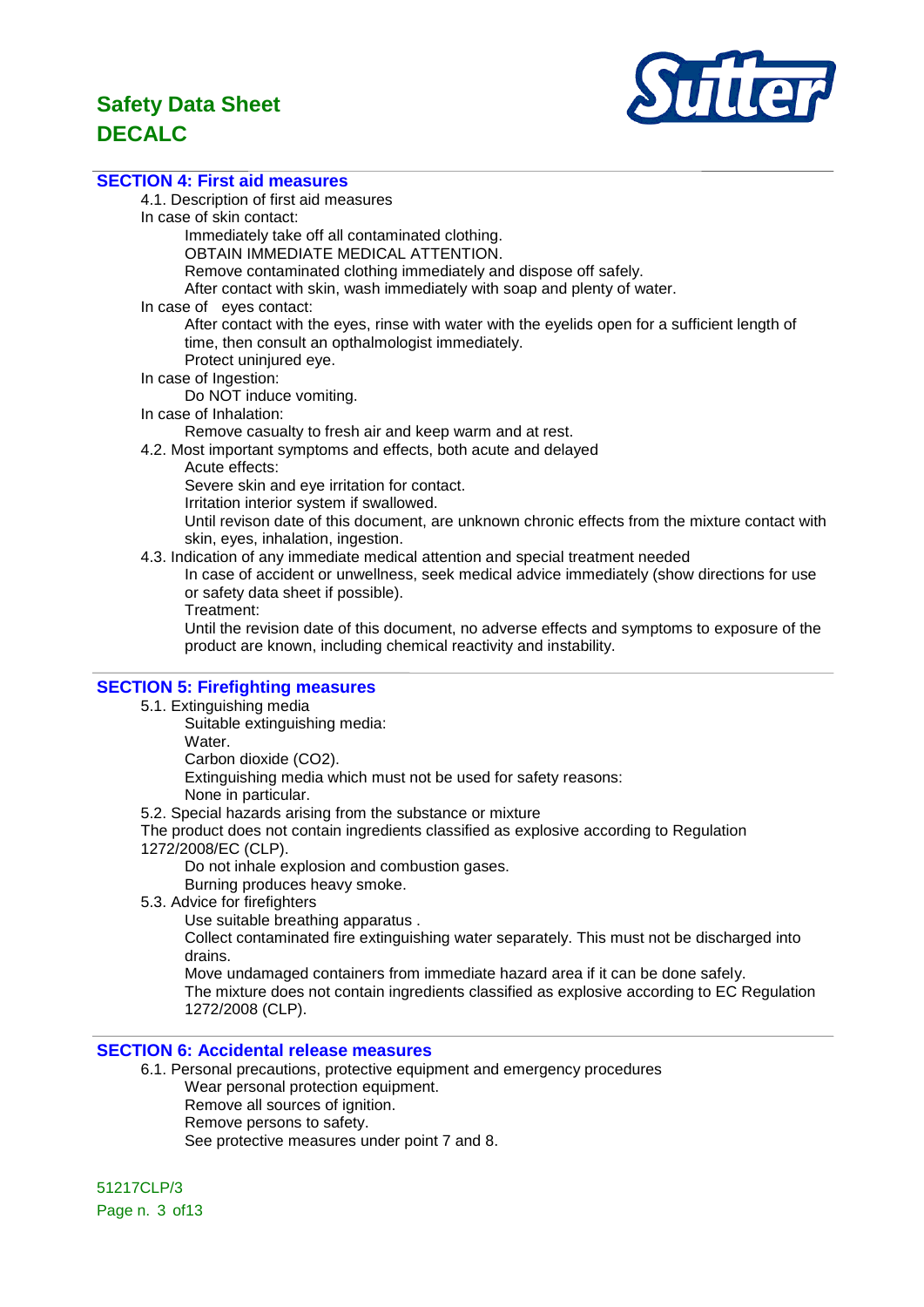

#### 6.2. Environmental precautions

Do not allow to enter into soil/subsoil. Do not allow to enter into surface water or drains. Retain contaminated washing water and dispose it.

In case of gas escape or of entry into waterways, soil or drains, inform the responsible authorities.

- Suitable material for taking up: absorbing material, organic, sand
- 6.3. Methods and material for containment and cleaning up
	- Wash with plenty of water. To converge the product in containment tanks.
- 6.4. Reference to other sections See also section 8 and 13

### **SECTION 7: Handling and storage**

- 7.1. Precautions for safe handling Avoid contact with skin and eyes, inhalation of vapours and mists. Don't use empty container before they have been cleaned. Before making transfer operations, assure that there aren't any incompatible material residuals in the containers. Contamined clothing should be changed before entering eating areas. Do not eat or drink while working. See also section 8 for recommended protective equipment.
- 7.2. Conditions for safe storage, including any incompatibilities
	- Store in area dedicated to acid products, keep away from alkalys and chlorine based oxidants.

Store away from sunlight.

- Store in a cool and well ventilated place.
- Do not store in open or unlabeled containers.

Keep away from food, drink and feed.

Incompatible materials:

None in particular. See also section 10.

Instructions as regards storage premises:

- Adequately ventilated premises.
- 7.3. Specific end use(s)

None in particular, see paragraph 1.2

### **SECTION 8: Exposure controls/personal protection**

#### 8.1. Control parameters

Until the revision date of this document, no experimental data are available for the mixture.

Below, listed occupational exposure limits, if available, for the components listed in paragraph 3.2. FORMIC ACID - CAS: 64-18-6

EU - LTE(8h): 9 mg/m3, 5 ppm - Notes: Bold-type: Indicative Occupational Exposure Limit Values [2,3] and Limit Values for Occupational Exposure [4] (for references see bibliography)

ACGIH - LTE(8h): 5 ppm - STE: 10 ppm - Notes: URT, eye, and skin irr DNEL Exposure Limit Values

Until the revision date of this document, no experimental data are available for the mixture. Below, listed the DNEL exposure limits, if available, for the components listed in paragraph 3.2. SULPHAMIDIC ACID; SULPHAMIC ACID; SULFAMIC ACID - CAS: 5329-14-6

Worker Industry: 7.5 mg/m3 - Consumer: 1.85 mg/m3 - Exposure: Human Inhalation - Frequency: Long Term, systemic effects

Consumer: 1.06 mg/kg - Exposure: Human Oral - Frequency: Long Term, systemic effects

FORMIC ACID - CAS: 64-18-6

Worker Industry: 9.5 mg/m3 - Consumer: 3 mg/m3 - Exposure: Human Inhalation - Frequency: Long Term, systemic effects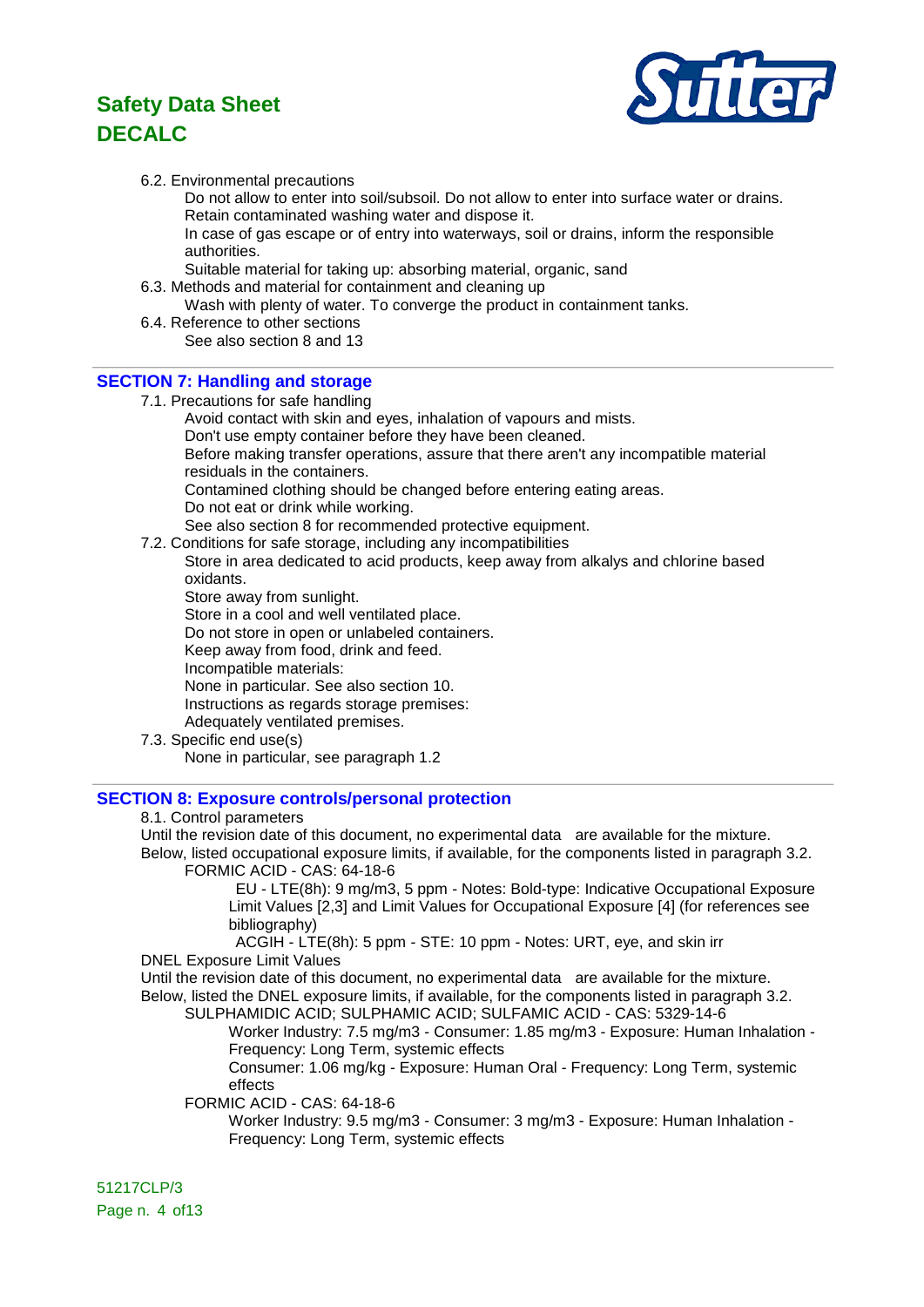

Consumer: 9.5 mg/m3 - Exposure: Human Inhalation - Frequency: Short Term, systemic effects PNEC Exposure Limit Values Until the revision date of this document, no experimental data are available for the mixture. Below, listed the PNEC exposure limits, if available, for the components listed in paragraph 3.2. SULPHAMIDIC ACID; SULPHAMIC ACID; SULFAMIC ACID - CAS: 5329-14-6 Target: Microorganisms in sewage treatments - Value: 200 mg/l Target: Fresh Water - Value: 0.3 mg/l Target: Marine water - Value: 0.03 mg/l Target: Marine water sediments - Value: 0.03 mg/kg Target: Air - Value: 0.3 mg/l FORMIC ACID - CAS: 64-18-6 Target: Marine water - Value: 0.2 mg/l Target: Fresh Water - Value: 2 mg/l Target: Marine water sediments - Value: 1.34 mg/kg Target: Freshwater sediments - Value: 13.4 mg/kg Target: Microorganisms in sewage treatments - Value: 7.2 mg/l 8.2. Exposure controls Eye protection: Use close fitting safety goggles, don't use eye lens.(EN 166) Protection for skin: Use clothing that provides comprehensive protection to the skin, e.g. cotton, rubber, PVC or viton (EN 14605 in case of splashes or EN 13982 in case of dust) Protection for hands: Use protective gloves that provides comprehensive protection, e.g. P.V.C., neoprene or rubber. (EN 388 - EN 374 protection factor 6, corresponding to a breakthrough time >480 minutes). Due to great diversity of types, observe the operating instructions of the manufacturer with respect to substances listed in paragraph 3.2. Respiratory protection: Not needed for normal use. Thermal Hazards: The product is not flammable or explosive - see paragraph 2.1. The product contains no explosive components. Until the revision date of this document, no adverse effects and symptoms to exposure of the product are known, including chemical reactivity and instability. Environmental exposure controls: The product is not dangerous for the environment - see section 2.1. Until the revision date of this document, no adverse effects and symptoms to exposure of the product are known, including chemical reactivity and instability. Appropriate engineering controls: No further technical checks suitable for your product under normal conditions. See also section 1.2, section 7 and Exposure Scenario - Annex I of this document. **SECTION 9: Physical and chemical properties** 9.1. Information on basic physical and chemical properties

| <b>Properties</b>      | Value         | Method:   | Notes:                        |
|------------------------|---------------|-----------|-------------------------------|
| Appearance and colour: | Clear liquid, | Visual    | --                            |
|                        | areen         |           |                               |
| Odour:                 | Fruity        | Olfactory | $- -$                         |
| Odour threshold:       | Evident       | Olfactory | $-$                           |
| pH:                    | < 1.0         | --        | Estimated value on chemical / |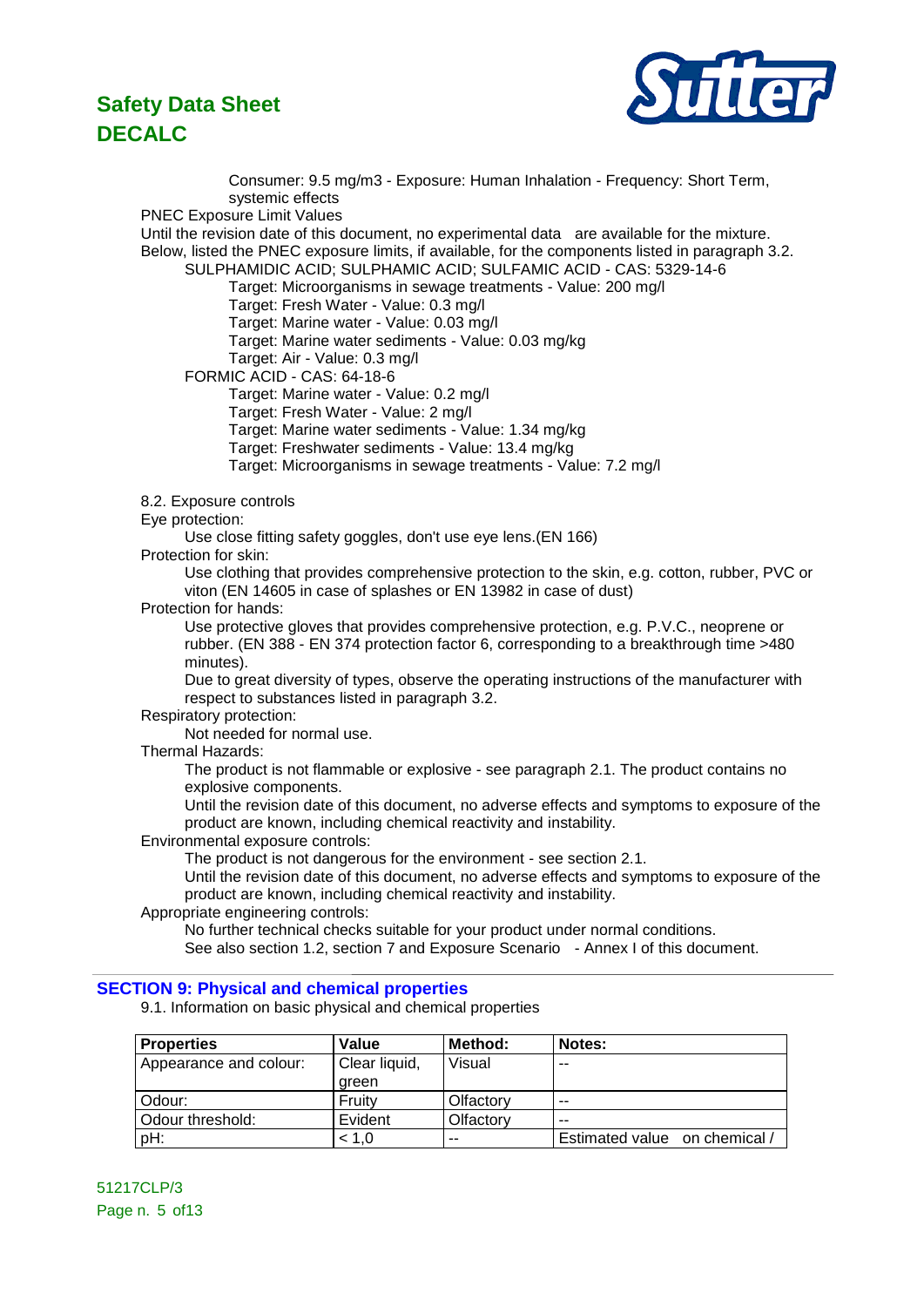

|                            |                  |                          | physical properties of          |
|----------------------------|------------------|--------------------------|---------------------------------|
|                            |                  |                          | components                      |
| Melting point / freezing   | Not Relevant     | $\overline{a}$           | Parameter not relevant for the  |
| point:                     |                  |                          | type of product                 |
| Initial boiling point and  | $>=100^{\circ}C$ | $\overline{a}$           | Estimated value on chemical /   |
| boiling range:             |                  |                          | physical properties of          |
|                            |                  |                          | components                      |
| Flash point:               | >65 °C           | $\overline{\phantom{a}}$ | Estimated value on chemical /   |
|                            |                  |                          | physical properties of          |
|                            |                  |                          | components                      |
| Evaporation rate:          | Not Relevant     | $\overline{a}$           | Parameter not relevant for the  |
|                            |                  |                          | type of product                 |
| Solid/gas flammability:    | Not Relevant     | $\overline{a}$           | Parameter not relevant for the  |
|                            |                  |                          | type of product                 |
| Upper/lower flammability   | Not Relevant     | $\overline{a}$           | Parameter not relevant for the  |
| or explosive limits:       |                  |                          | type of product                 |
| Vapour pressure:           | Not Relevant     | $\overline{a}$           | Parameter not relevant for the  |
|                            |                  |                          | type of product                 |
| Vapour density:            | Not Relevant     | $-$                      | Parameter not relevant for the  |
|                            |                  |                          | type of product                 |
| Relative density:          | 1.095 g/ml       | Instrumental             | $\overline{a}$                  |
|                            |                  | control                  |                                 |
| Solubility in water:       | Total            | Ξ.                       | internal tests                  |
| Solubility in oil:         | None             | $\overline{a}$           | internal tests                  |
| Partition coefficient      | < 1000           | $-$                      | Value estimated based on the    |
| (n-octanol/water):         |                  |                          | solubility of the mixture.      |
| Auto-ignition temperature: | Not Relevant     | $\overline{\phantom{a}}$ | Parameter not relevant for the  |
|                            |                  |                          | type of product                 |
| Decomposition              | Not Relevant     | $\overline{a}$           | Parameter not relevant for the  |
| temperature:               |                  |                          | type of product                 |
| Viscosity:                 | $< 10$ cP        | --                       | Estimated indicative value. Not |
|                            |                  |                          | viscous mixture.                |
| Explosive properties:      | Not Relevant     | $\overline{a}$           | Parameter not relevant for      |
|                            |                  |                          | product composition.            |
| Oxidizing properties:      | Not Relevant     | Ξ.                       | Parameter not relevant for      |
|                            |                  |                          | product composition.            |

#### 9.2. Other information

| <b>Properties</b>                              | Value        | Method: | Notes:                                            |
|------------------------------------------------|--------------|---------|---------------------------------------------------|
| Miscibility:                                   | Not Relevant | $-$     | Parameter not relevant for the<br>type of product |
| Fat Solubility:                                | Not Relevant | $-$     | Parameter not relevant for the<br>type of product |
| Conductivity:                                  | Not Relevant | $-$     | Parameter not relevant for the<br>type of product |
| <b>Substance Groups</b><br>relevant properties | Not Relevant | $-$     | Parameter not relevant for the<br>type of product |

### **SECTION 10: Stability and reactivity**

#### 10.1. Reactivity

Until the revision date of this document, no adverse effects and symptoms to exposure of the product are known, including chemical reactivity and instability.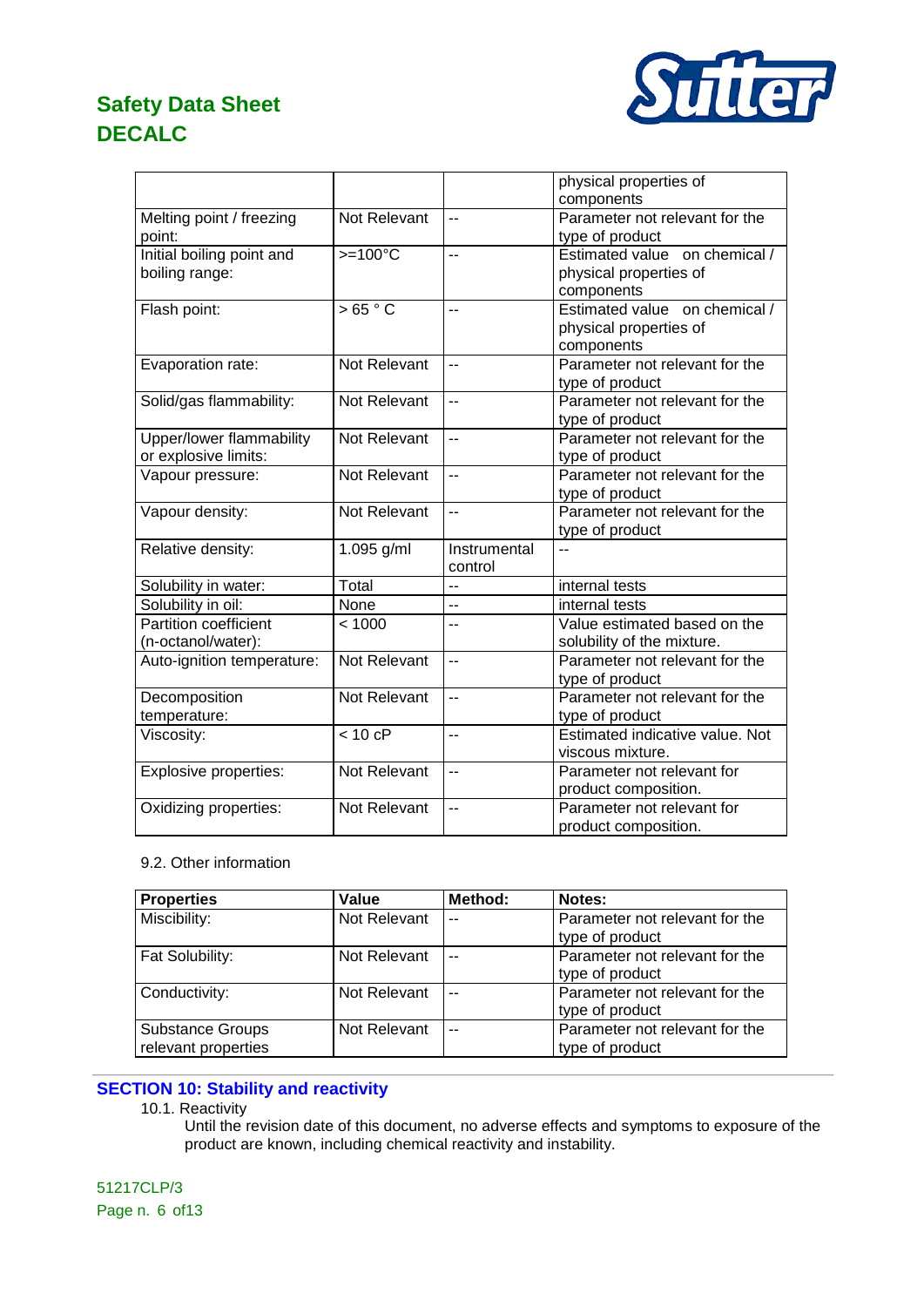

#### 10.2. Chemical stability

Until the revision date of this document, no adverse effects and symptoms to exposure of the product are known, including chemical reactivity and instability.

10.3. Possibility of hazardous reactions

In normal conditions no dangerous reactions of the mixture

Store in area dedicated to acid products, keep away from alkalys and chlorine based oxidants.

Until the revision date of this document, no adverse effects and symptoms to exposure of the product are known, including chemical reactivity and instability. See also scetion 7.2.

- 10.4. Conditions to avoid Different uses than recommended. Do not use in combination with other products. See also 1.2 and 7.2
- 10.5. Incompatible materials

Alkalines, Chlorine based oxidising, flammable, combustible. Store in area dedicated to acid products, keep away from alkalys and chlorine based oxidants.

Until the revision date of this document, no adverse effects and symptoms to exposure of the product are known, including chemical reactivity and instability. see also 1.2 and 7.2.

10.6. Hazardous decomposition products

Do not use in combination with other products.

Until the revision date of this document, no adverse effects and symptoms to exposure of the product are known, including chemical reactivity and instability.

### **SECTION 11: Toxicological information**

11.1. Information on toxicological effects

Toxicological information of the mixture:

Until the revision date of this document, are not available experimental toxicological data on the mixture.

For the classification of the mixture see section 2.1.

Not applicable

Toxicological information of the main substances found in the mixture:

Below are reported, if available, the toxicological information of the components listed in paragraph 3.2.

SULPHAMIDIC ACID; SULPHAMIC ACID; SULFAMIC ACID - CAS: 5329-14-6 a) acute toxicity:

Test: LD50 - Route: Oral - Species: Rat = 1450 mg/kg

- Test: LD50 Route: Skin Species: Rat > 2000 mg/kg
- b) skin corrosion/irritation:

Test: Skin Irritant Positive

c) serious eye damage/irritation:

Test: Eye Irritant Positive

FORMIC ACID - CAS: 64-18-6

a) acute toxicity:

Test: LD50 - Route: Oral - Species: Rat = 730 mg/kg

Test: LC50 - Route: Inhalation - Species: Rat = 7.4 mg/l - Duration: 4h

b) skin corrosion/irritation:

Test: Skin Corrosive - Route: Skin - Species: Rabbit Positive

- c) serious eye damage/irritation:
	- Test: Eye Corrosive Positive
- d) respiratory or skin sensitisation: Test: Skin Sensitization Negative

51217CLP/3 Page n. 7 of 13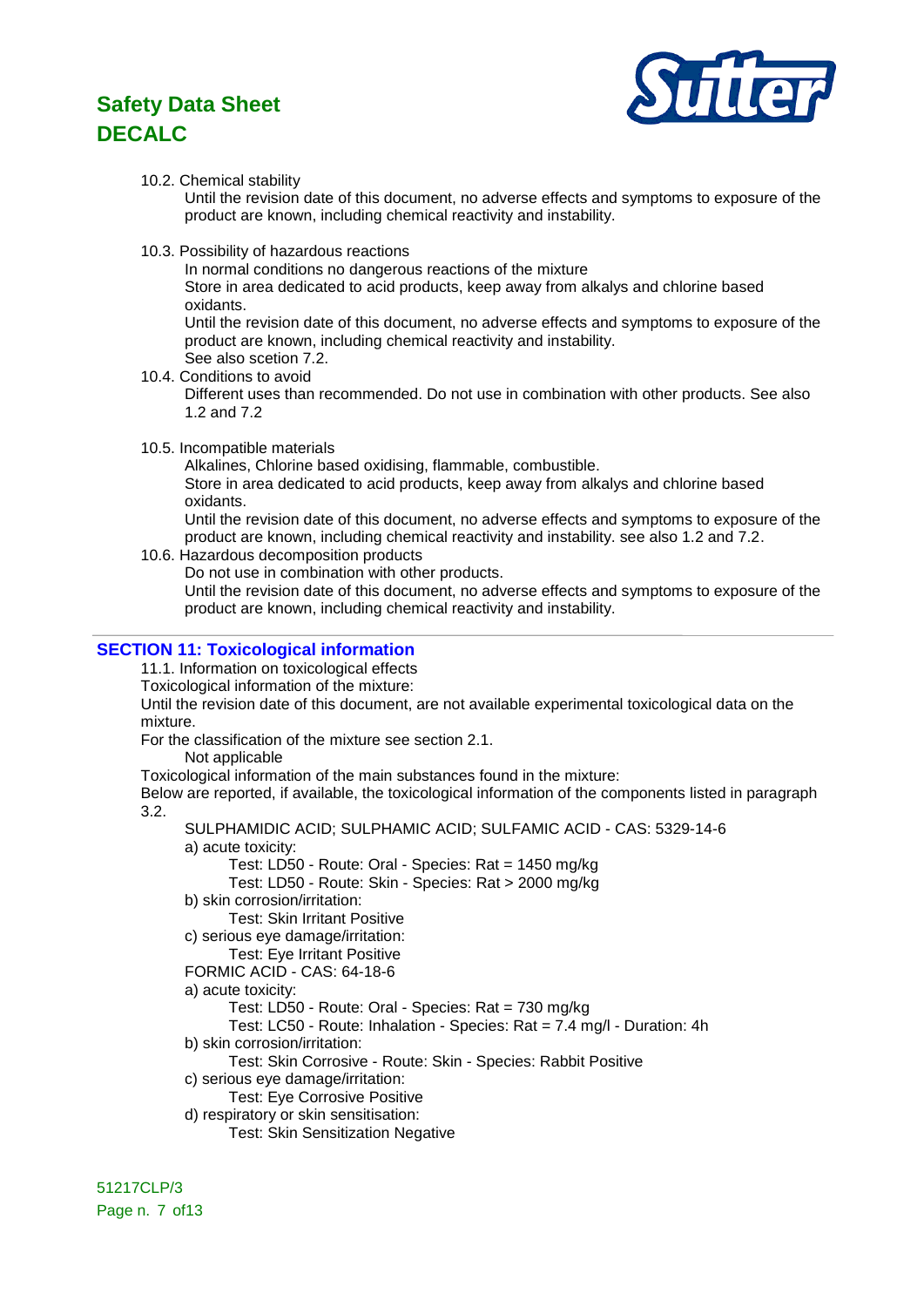

e) germ cell mutagenicity: Test: Mutagenesis Negative j) aspiration hazard: Test: Aspiration hazard Positive 2-PROPYLHEPTANOL ETHOXYLATED PROPOXYLATED - CAS: 166736-08-9 a) acute toxicity: Test: LD50 - Route: Oral - Species: Rat = 300 mg/kg b) skin corrosion/irritation: Test: Skin Irritant - Route: Skin - Species: Rabbit Negative - Source: OECD 404 c) serious eye damage/irritation: Test: Eye Corrosive - Species: Rabbit Positive - Source: OECD 405 d) respiratory or skin sensitisation: Test: Skin or Resp. Sensitization Negative - Source: OECD 406 e) germ cell mutagenicity:

Test: Mutagenesis Negative - Source: Ames test

If not differently specified, the information required in Regulation (EU)2015/830 listed below must be considered as Not Applicable:

a) acute toxicity;

b) skin corrosion/irritation;

c) serious eye damage/irritation;

- d) respiratory or skin sensitisation;
- e) germ cell mutagenicity;

f) carcinogenicity;

g) reproductive toxicity;

h) STOT-single exposure;

i) STOT-repeated exposure;

j) aspiration hazard.

### **SECTION 12: Ecological information**

#### 12.1. Toxicity

Adopt good working practices, so that the product is not released into the environment. The environmental hazard of the product are reported in Section 2.1 if applicable. Until the revision date of this document, are not available experimental data on the mixture. Below are reported, if available, the eco-toxicological information of the components listed in paragraph 3.2.

SULPHAMIDIC ACID; SULPHAMIC ACID; SULFAMIC ACID - CAS: 5329-14-6 a) Aquatic acute toxicity:

Endpoint: LC50 - Species: Fish = 14.2 mg/l - Duration h: 96 - Notes: Pimephales promelas

Endpoint: EC50 - Species: Daphnia = 71.6 mg/l - Duration h: 48 - Notes: Daphnia Magna

Endpoint: EC50 - Species: Algae = 48 mg/l - Duration h: 72 - Notes: Desmodesmus subspicatus

FORMIC ACID - CAS: 64-18-6

a) Aquatic acute toxicity:

Endpoint: LC50 - Species: Fish = 130 mg/l - Duration h: 96 - Notes: Brachydanio rerio Endpoint: EC50 - Species: Daphnia = 32.19 mg/l - Duration h: 48 - Notes: Daphnia magna

Endpoint: EC50 - Species: Algae = 1240 mg/l - Duration h: 72 - Notes: Selenastrum capricornutum

c) Bacteria toxicity:

Endpoint: EC10 - Species: Microorganisms / Effect on activated sludge: = 72 mg/l - Duration h: 312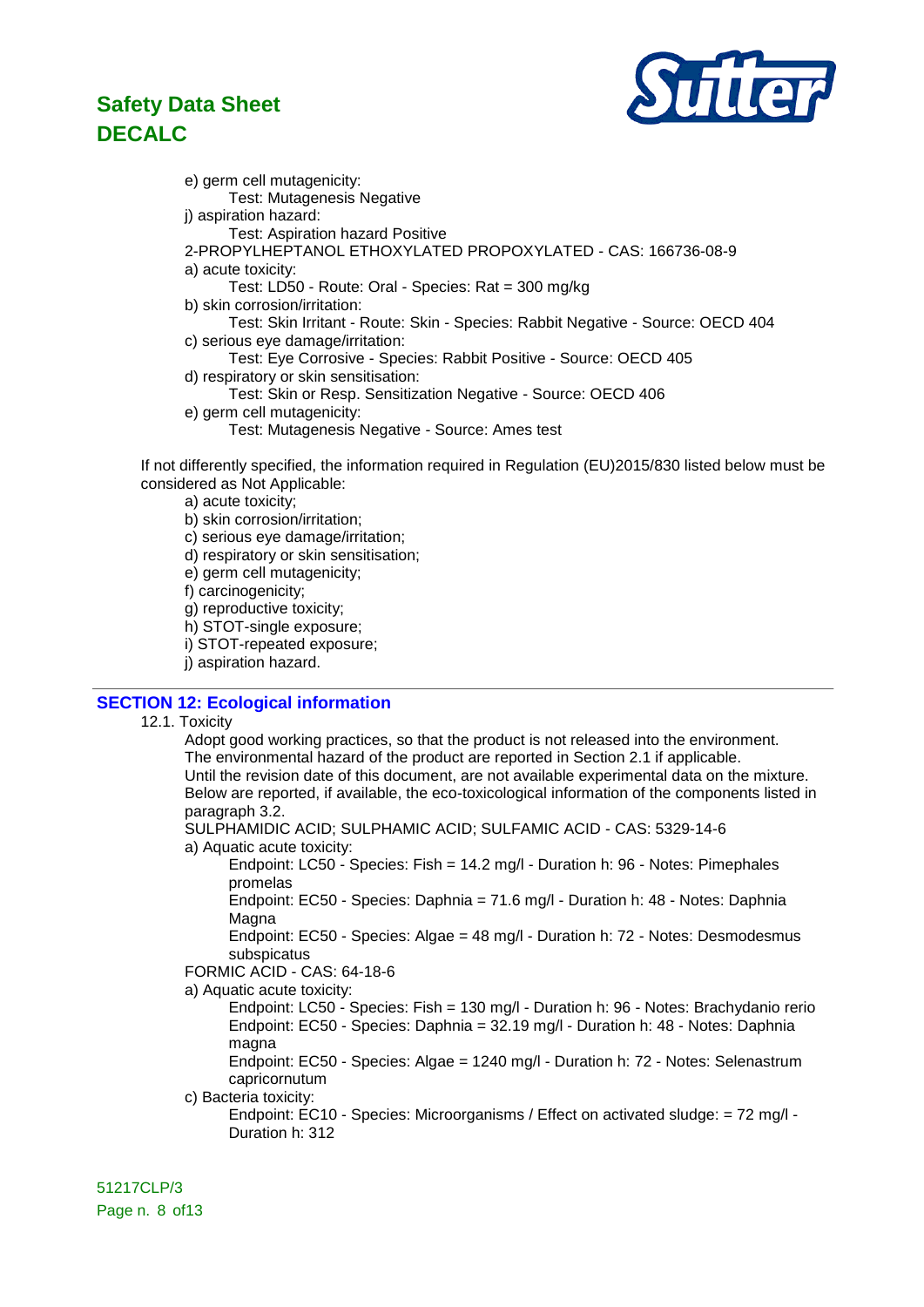

Endpoint: EC20 - Species: Microorganisms / Effect on activated sludge: > 1000 mg/l - Duration h: 0.5

Endpoint: EC50 - Species: Microorganisms / Effect on activated sludge: = 46.7 mg/l - Duration h: 17 - Notes: Pseudomonas putida

2-PROPYLHEPTANOL ETHOXYLATED PROPOXYLATED - CAS: 166736-08-9 a) Aquatic acute toxicity:

Endpoint: LC50 - Species: Fish > 10 mg/l - Duration h: 96 - Notes: Brachydanio rerio Endpoint: EC50 - Species: Daphnia > 10 mg/l - Duration h: 48 - Notes: Daphnia magna Endpoint: EC50 - Species: Algae > 10 mg/l - Duration h: 72 - Notes: Scenedesmus subspicatus

Endpoint: EC10 - Species: Algae > 1 mg/l - Notes: Desmodesmus subspicatus 12.2. Persistence and degradability

Until the revision date of this document, are not available experimental data on the mixture. Below are reported, if available, the eco-toxicological information of the components listed in paragraph 3.2.

SULPHAMIDIC ACID; SULPHAMIC ACID; SULFAMIC ACID - CAS: 5329-14-6 Biodegradability: Readily biodegradable - Test: OECD 301B - Duration: 28 days - %: 97 - Notes: Not applicable

FORMIC ACID - CAS: 64-18-6

Biodegradability: Readily biodegradable - Test: Not applicable - Duration: 28 days - %: 100 - Notes: Not applicable

2-PROPYLHEPTANOL ETHOXYLATED PROPOXYLATED - CAS: 166736-08-9

Biodegradability: Readily biodegradable - Test: OECD 301B - Duration: 28 days The surfactant(s) contained in this preparation complies with the biodegradability criteria laid down in Regulation (EC) No 648/2004 on detergents. All supporting data are kept available to the competent authorities of the Member States and will be provided to those authorities if they so request or at the request of a detergent manufacturer.

12.3. Bioaccumulative potential

Until the revision date of this document, are not available experimental data on the mixture. Below are reported, if available, the eco-toxicological information of the components listed in paragraph 3.2.

Not applicable

12.4. Mobility in soil

Until the revision date of this document, are not available experimental data on the mixture. Below are reported, if available, the eco-toxicological information of the components listed in paragraph 3.2.

Not applicable

12.5. Results of PBT and vPvB assessment

vPvB Substances: None - PBT Substances: None

12.6. Other adverse effects

Until the revision date of this document, unknown adverse effects and symptoms towards the environment.

### **SECTION 13: Disposal considerations**

13.1. Waste treatment methods

Recover, if possible. Send to authorised disposal plants or for incineration under controlled conditions. In so doing, comply with the local and national regulations currently in force. Do not discharge into the ground or into drains. See also section 6

### **SECTION 14: Transport information**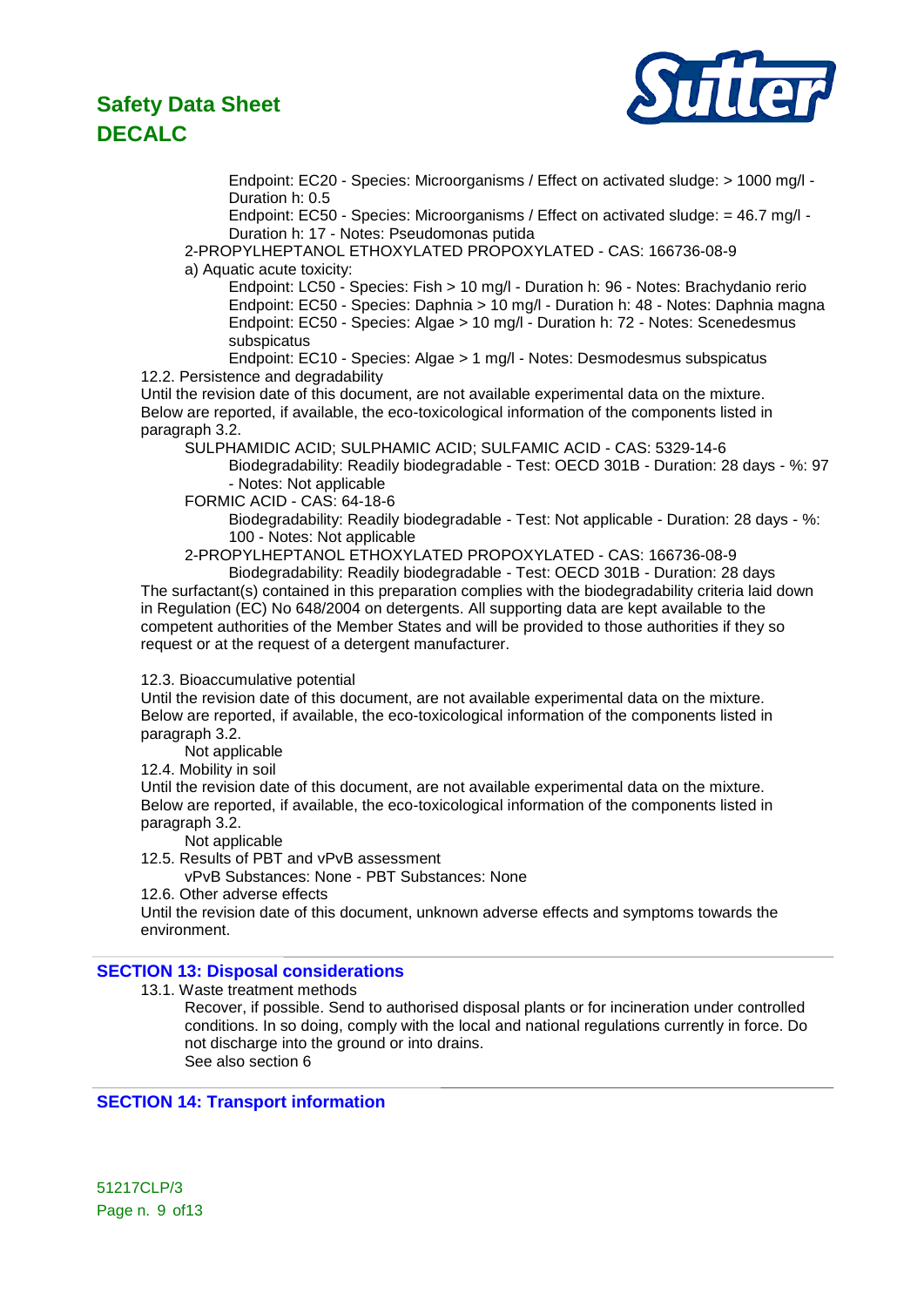



| 14.1. UN number                     |                                        |
|-------------------------------------|----------------------------------------|
| <b>ADR-UN Number:</b>               | 1760                                   |
| IATA-UN Number:                     | 1760                                   |
| <b>IMDG-UN Number:</b>              | 1760                                   |
| 14.2. UN proper shipping name       |                                        |
| <b>ADR-Shipping Name:</b>           | CORROSIVE LIQUID, N.O.S. (formic acid) |
| IATA-Shipping Name:                 | CORROSIVE LIQUID, N.O.S. (formic acid) |
| <b>IMDG-Shipping Name:</b>          | CORROSIVE LIQUID, N.O.S. (formic acid) |
| 14.3. Transport hazard class(es)    |                                        |
| ADR-Class:                          | 8                                      |
| ADR-Label                           | 8                                      |
| ADR - Hazard identification number: | 80                                     |
| IATA-Class/Division:                | 8                                      |
| IATA-Label:                         | 8                                      |
| IMDG-Class/Division:                | 8                                      |
| IMDG-Label                          | 8                                      |
| 14.4. Packing group                 |                                        |
| <b>ADR-Packing Group:</b>           | Ш                                      |
| IATA-Packing group:                 | Ш                                      |
| IMDG-Packing group:                 | Ш                                      |
| 14.5. Environmental hazards         |                                        |
| <b>ADR-Enviromental Pollutant:</b>  | No                                     |
| IMDG-Marine pollutant:              | <b>No</b>                              |
| 14.6. Special precautions for user  |                                        |
| <b>ADR-Subsidiary risks:</b>        |                                        |
| ADR-S.P.:                           | 274                                    |
| <b>ADR-Tunnel Restriction Code:</b> | Е                                      |
| IATA-Passenger Aircraft:            | 852                                    |
| IATA-Subsidiary risks:              |                                        |
| IATA-Cargo Aircraft:                | 856                                    |
| IATA-S.P.:                          | $\overline{\phantom{a}}$               |
| IATA-ERG:                           | 8L                                     |
| IMDG-S.P.:                          | 223 274                                |
| IMDG-EmS:                           | F-A<br>, S-B                           |
| IMDG-Subsidiary risks:              |                                        |
| IMDG-Storage category:              | Category A                             |
| IMDG-Storage notes:                 | SW <sub>2</sub>                        |
| <b>IMDG-Segregation notes</b>       |                                        |

14.7. Transport in bulk according to Annex II of Marpol and the IBC Code Not applicable

#### **SECTION 15: Regulatory information**

15.1. Safety, health and environmental regulations/legislation specific for the substance or mixture Dir. 98/24/EC (Risks related to chemical agents at work) Dir. 2000/39/EC (Occupational exposure limit values) Regulation (EC) n. 1907/2006 (REACH) Regulation (EC) n. 1272/2008 (CLP) Regulation (EC) n. 790/2009 (ATP 1 CLP) and (EU) n. 758/2013

51217CLP/3 Page n. 10 of13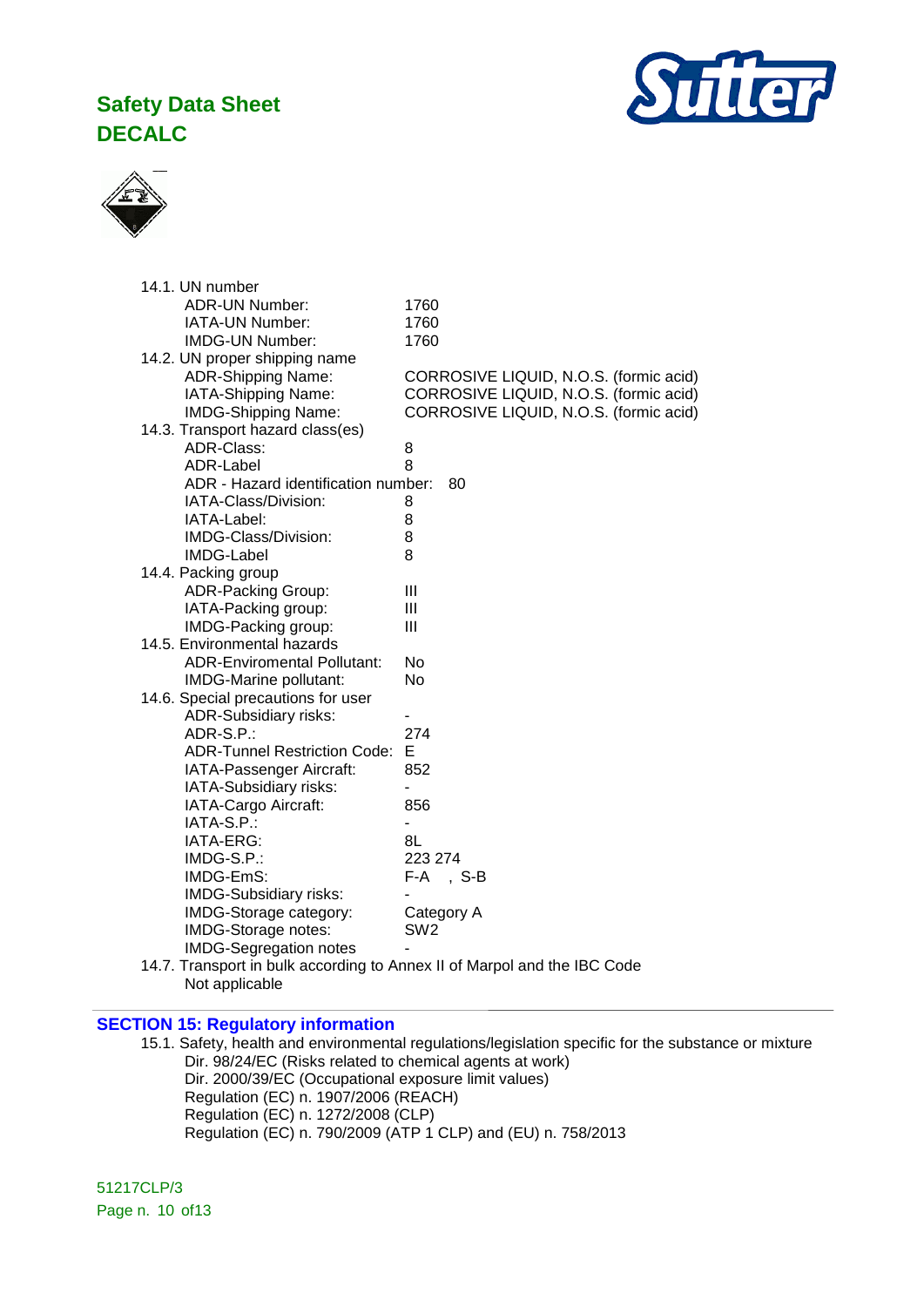

Regulation (EU) 2015/830 Regulation (EU) n. 286/2011 (ATP 2 CLP) Regulation (EU) n. 618/2012 (ATP 3 CLP) Regulation (EU) n. 487/2013 (ATP 4 CLP) Regulation (EU) n. 944/2013 (ATP 5 CLP) Regulation (EU) n. 605/2014 (ATP 6 CLP) Restrictions related to the product or the substances contained according to Annex XVII Regulation (EC) 1907/2006 (REACH) and subsequent modifications: None Where applicable, refer to the following regulatory provisions : Regulation (EC) nr 648/2004 (detergents). 1999/13/EC (VOC directive) Provisions related to directive EU 2012/18 (Seveso III): Seveso III category according to Annex 1, part 1 None

15.2. Chemical safety assessment

No, for instructions on safe mangling you see Sections 7 and 8 and the exposure scenario - Annex I of this document.

### **SECTION 16: Other information**

Full text of phrases referred to in Section 3:

- H319 Causes serious eye irritation.
- H315 Causes skin irritation.

H412 Harmful to aquatic life with long lasting effects.

- H226 Flammable liquid and vapour.
- H314 Causes severe skin burns and eye damage.
- H331 Toxic if inhaled.
- H302 Harmful if swallowed.

H318 Causes serious eye damage.

Paragraphs modified from the previous revision:

SECTION 1: Identification of the substance/mixture and of the company/undertaking SECTION 3: Composition/information on ingredients SECTION 4: First aid measures SECTION 5: Firefighting measures SECTION 7: Handling and storage SECTION 8: Exposure controls/personal protection SECTION 9: Physical and chemical properties SECTION 10: Stability and reactivity SECTION 11: Toxicological information SECTION 12: Ecological information SECTION 14: Transport information SECTION 15: Regulatory information

The classification of the product is based on conventional calculation method.

This document was prepared by a competent person who has received appropriate training. Main bibliographic sources:

ECDIN - Environmental Chemicals Data and Information Network - Joint Research Centre, Commission of the European Communities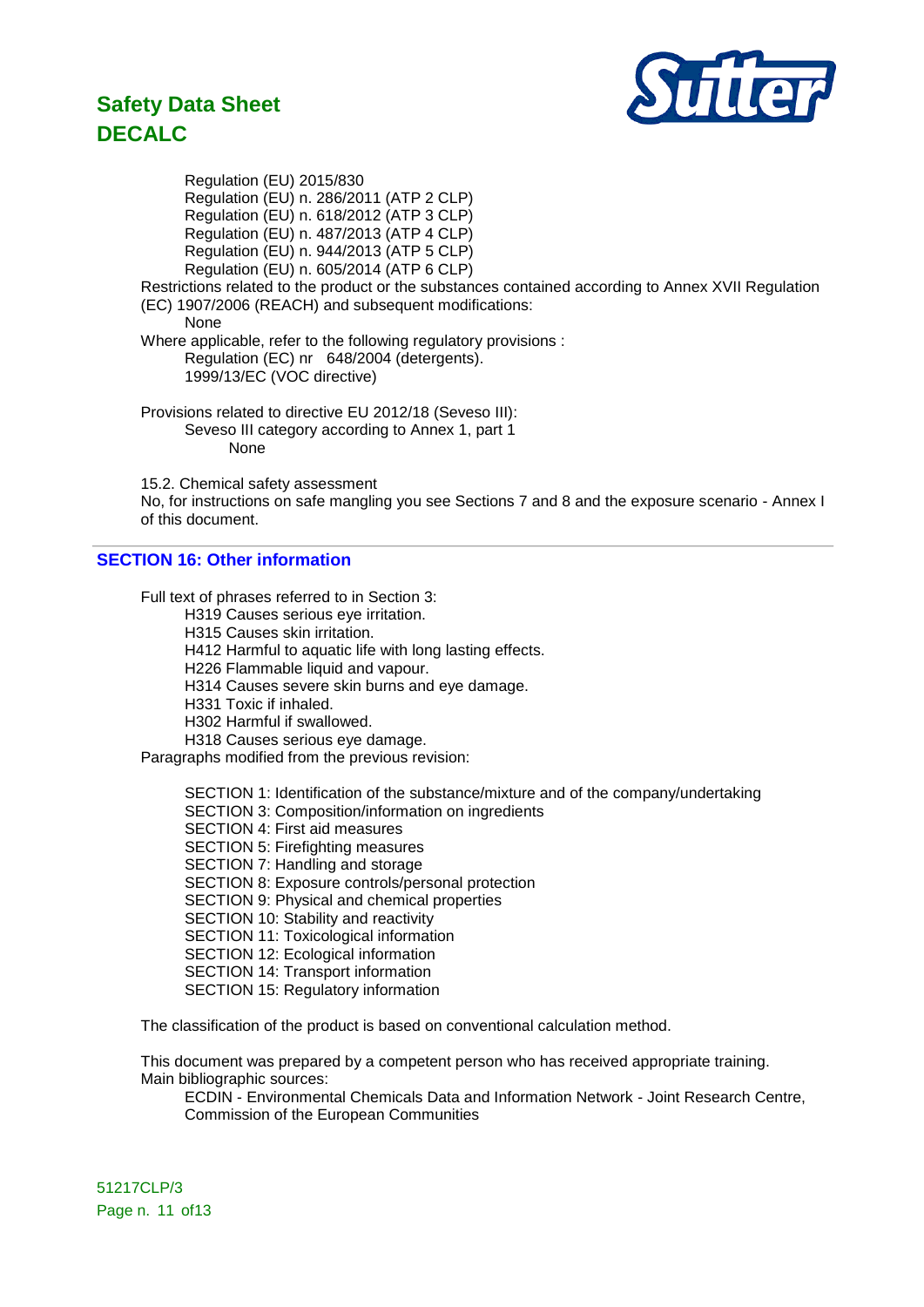

SAX's DANGEROUS PROPERTIES OF INDUSTRIAL MATERIALS - Eight Edition - Van Nostrand Reinold

The information contained herein is based on our state of knowledge at the above-specified date. It refers solely to the product indicated and constitutes no guarantee of particular quality. It is the duty of the user to ensure that this information is appropriate and complete with respect to the specific use intended.

This MSDS cancels and replaces any preceding release.

| ADR:           | European Agreement concerning the International Carriage of                            |
|----------------|----------------------------------------------------------------------------------------|
|                | Dangerous Goods by Road.                                                               |
| CAS:           | Chemical Abstracts Service (division of the American Chemical<br>Society).             |
| CLP:           | Classification, Labeling, Packaging.                                                   |
| DNEL:          | Derived No Effect Level.                                                               |
|                | EC0/10/20/50/ Effective concentration, for 0/10/20/50/100 percent of test population.  |
| 100:           |                                                                                        |
| <b>EINECS:</b> | European Inventory of Existing Commercial Chemical Substances.                         |
| GefStoffVO:    | Ordinance on Hazardous Substances, Germany.                                            |
| GHS:           | Globally Harmonized System of Classification and Labeling of<br>Chemicals.             |
| IATA:          | International Air Transport Association.                                               |
| IATA-DGR:      | Dangerous Goods Regulation by the "International Air Transport<br>Association" (IATA). |
| ICAO:          | International Civil Aviation Organization.                                             |
| ICAO-TI:       | Technical Instructions by the "International Civil Aviation Organization"              |
|                | $(ICAO)$ .                                                                             |
| IMDG:          | International Maritime Code for Dangerous Goods.                                       |
| INCI:          | International Nomenclature of Cosmetic Ingredients.                                    |
| KSt:           | Explosion coefficient.                                                                 |
| 100:           | LC0/10/20/50/ Lethal concentration, for 0/10/20/50/100 percent of test population.     |
|                | LD0/10/20/50/ Lethal dose, for 0/10/20/50/100 percent of test population.              |
| 100:           |                                                                                        |
| LTE:           | Long-term exposure.                                                                    |
| NOEC:          | No Observed Effect Concentration                                                       |
| NOAEL(R)/N     | No Observed Adverse Effect Level(Repeated)/Concentration                               |
| OAEC:          |                                                                                        |
| OECD:          | Organisation for Economic Co-operation and Development                                 |
| PNEC:          | Predicted No Effect Concentration.                                                     |
| RID:           | Regulation Concerning the International Transport of Dangerous Goods                   |
|                | by Rail.                                                                               |
| STE:           | Short-term exposure.                                                                   |
| STEL:          | Short Term Exposure limit.                                                             |
| STOT:          | Specific Target Organ Toxicity.                                                        |
| TLV:           | Threshold Limiting Value.                                                              |
| TWATLV:        | Threshold Limit Value for the Time Weighted Average 8 hour day.<br>(ACGIH Standard).   |
| WGK:           | German Water Hazard Class.                                                             |